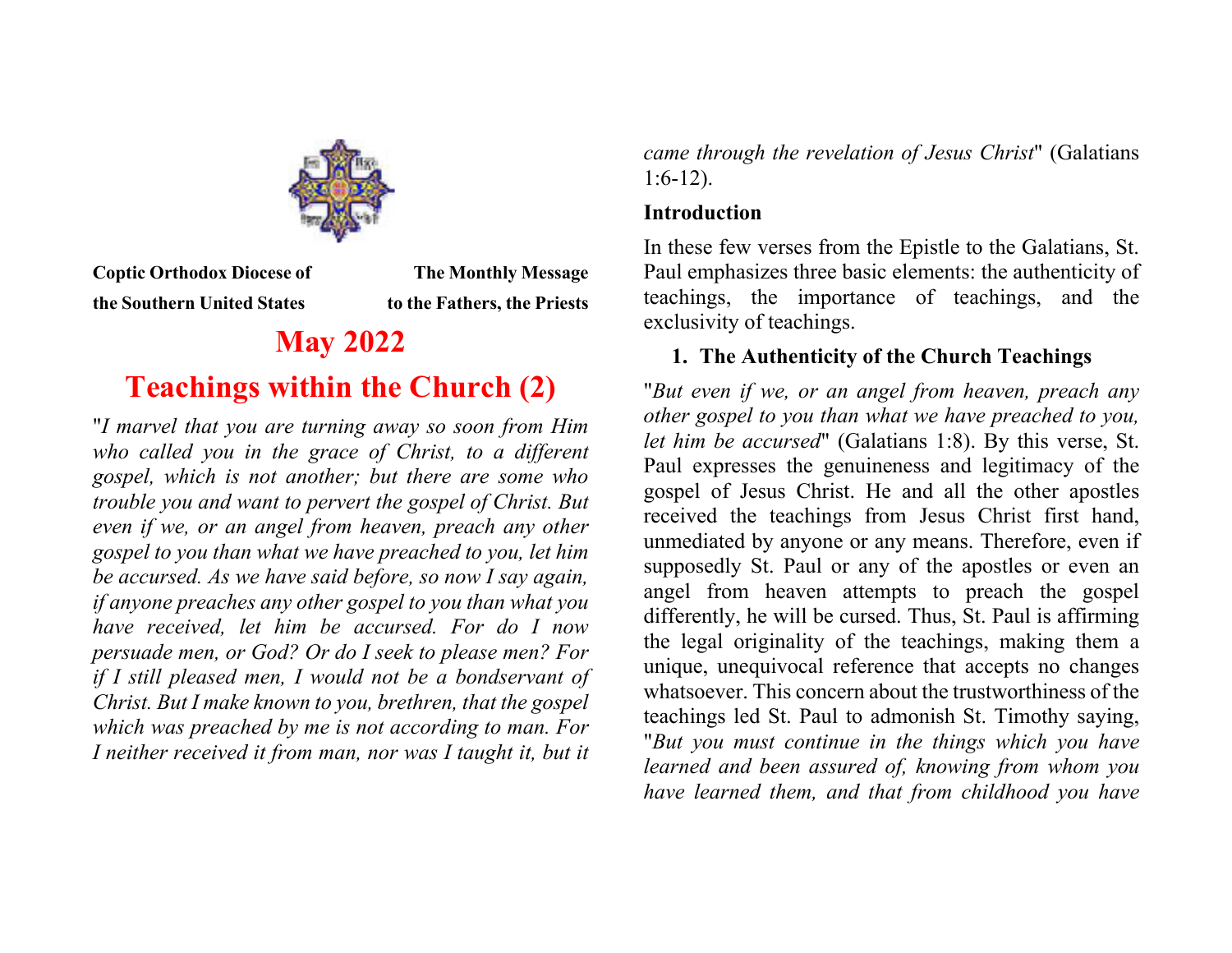*known the Holy Scriptures, which are able to make you wise for salvation through faith which is in Christ* Jesus" (2 Timothy 3:14-15).

Concerning the essential, unquestionable truth and fervent necessity of the Eucharist, St. Paul also wrote to the Corinthians "*For I received from the Lord that which I also delivered to you: that the Lord Jesus on the same night in which He was betrayed took bread; and when He had given thanks, He broke it and said, 'Take, eat; this is My body which is broken for you; do this in remembrance of Me.' In the same manner He also took the cup after supper, saying, 'This cup is the new covenant in My blood. This do, as often as you drink it, in remembrance of Me.' For as often as you eat this bread and drink this cup, you proclaim the Lord's death till He comes*" (1 Corinthians 11:23-26).

All these basic Christ teachings pertaining to the Christian faith and dogma do not accept any changes or any so-called improvements unlike administrative rules and orders which will not be dealt with in this article.

## **2. The Importance of the Church Teachings**

"*…or an angel from heaven…*" (Galatians 1:8). By these words, St. Paul stresses the priority of the teachings over that of the person delivering the teachings even if that subject is an angel from heaven. This very important principle of watching over the purity of the teachings has been practiced in the church throughout the centuries and practically manifested in the excommunication of the priest Arius and the patriarch Nestor for their unacceptable heresies. This principal puts on the church the big responsibility of knowing the true, unaltered, unmitigated teachings before presenting and explaining them to the church members helping them to accept and live by those principles.

Nowadays, and sadly enough, people are drawn by eloquence rather than by truth. An eloquent priest or preacher can pull people away from the authentic teachings of Jesus Christ. This is very dangerous because it will cost people the loss of eternal life. St. John, though named the beloved and beloved he truly was, showed no tolerance towards such wrong teachings to the extent that he asked that such teachers propagating wrong teachers about the incarnation of our Lord Jesus Christ be excluded, and not to be admitted in the believers' homes or even greeted.

At the time of St. John, such a problem was to some extent controllable, unlike in the present age, wherein the internet has made available all kinds of teachings from all so-deemed great preachers whom we do respect but whose teachings do not conform to our Church's. Moreover, St. Paul's words regarding the unmovable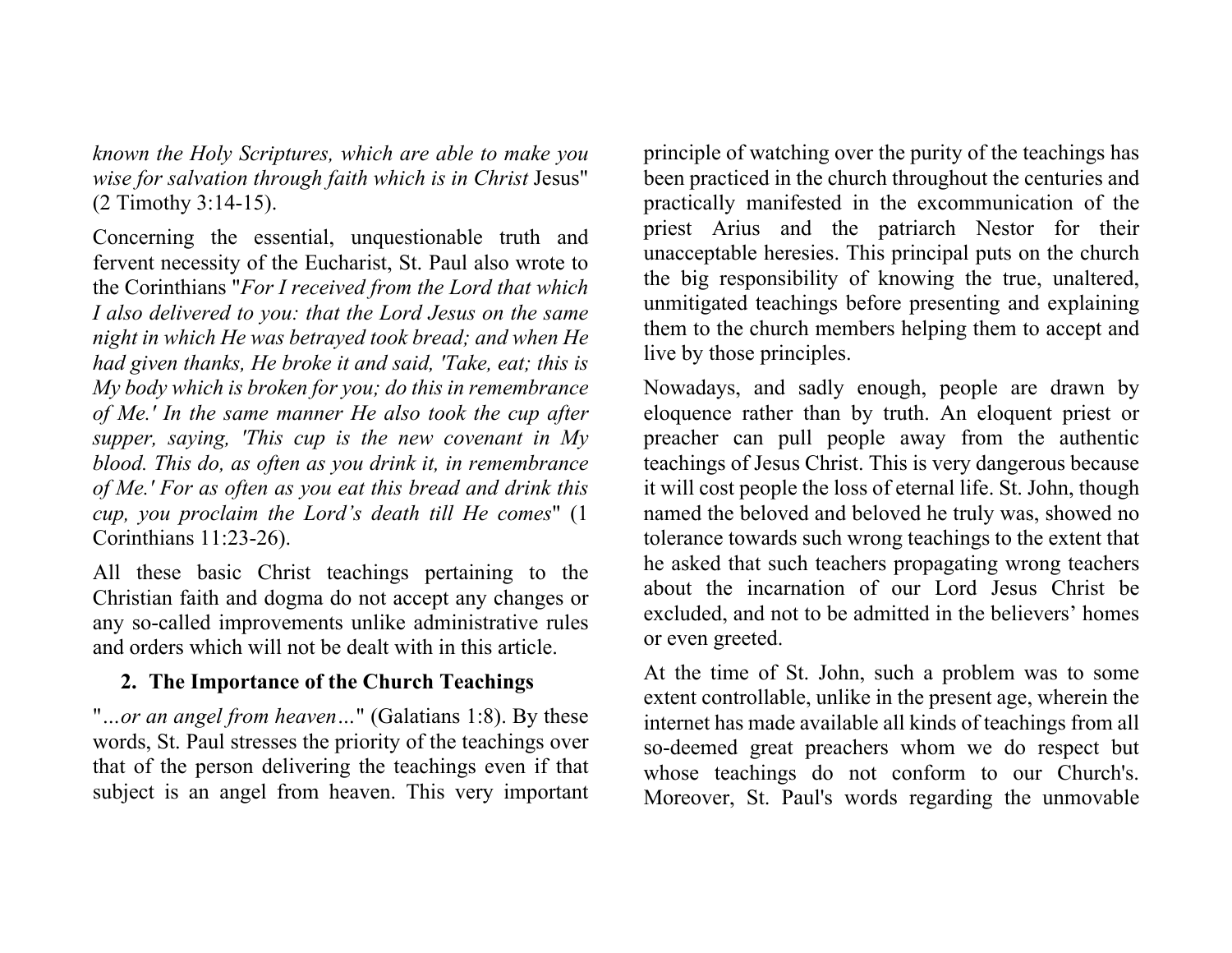authentic teachings of Jesus Christ warn us against putting people before the word of God. History also cautions us against falling in the trap of misconceptions becoming enslaved to thoughts and ideas disregarding the need for studiousness and enlightenment in the truth. It is undeniable that the great church fathers differed somehow in their interpretations of some incidents i.e. whether Judah the Iscariot received Holy Communion (disregarding and ignoring the basic Christ principles). All these things should emphasize the need for inspection in order to acquire the true knowledge that fortify us against slavery to certain fanatic mindsets and bigotry.

#### **3. The Exclusivity of the Church Teachings**

"*…For if I still pleased men, I would not be a bondservant of Christ*" (Galatians 1:10). By these words, St. Paul has put Jesus Christ and His teachings above anyone else and anything else regardless of diverse circumstances. Nowadays, a so-called successful church is measured by the number of attendees; the-more-the-better type of mindset. However, such attitude admits submissiveness that befits people's moods, desires and tempers ignoring submission to the authentic teachings, thus annulling the exclusiveness of the church teachings to the inclusiveness of any beliefs just for the sake of growing in number and flourishing in appearance. This is not new. It happened in the first churches specifically the one in Pergamos known

as the 'compromising church' and the church in Thyatira known as the 'corrupt church'. To both churches, the Lord Jesus Christ issued His menacing verdicts.

"*And to the angel of the church in Pergamos write, 'These things says He who has the sharp two-edged sword: 'I know your works, and where you dwell, where Satan's throne is. And you hold fast to My name, and did not deny My faith even in the days in which Antipas was My faithful martyr, who was killed among you, where Satan dwells. But I have a few things against you, because you have there those who hold the doctrine of Balaam, who taught Balak to put a stumbling block before the children of Israel, to eat things sacrificed to idols, and to commit sexual immorality. Thus you also have those who hold the doctrine of the Nicolaitans, which thing I hate. Repent, or else I will come to you quickly and will fight against them with the sword of My mouth. 'He who has an ear, let him hear what the Spirit says to the churches. To him who overcomes I will give some of the hidden manna to eat. And I will give him a white stone, and on the stone a new name written which no one knows except him who receives it.'''*" (Revelation 2:12-17).

"*And to the angel of the church in Thyatira write, 'These things says the Son of God, who has eyes like a flame of fire, and His feet like fine brass: 'I know your works, love, service, faith, and your patience; and as for your works,*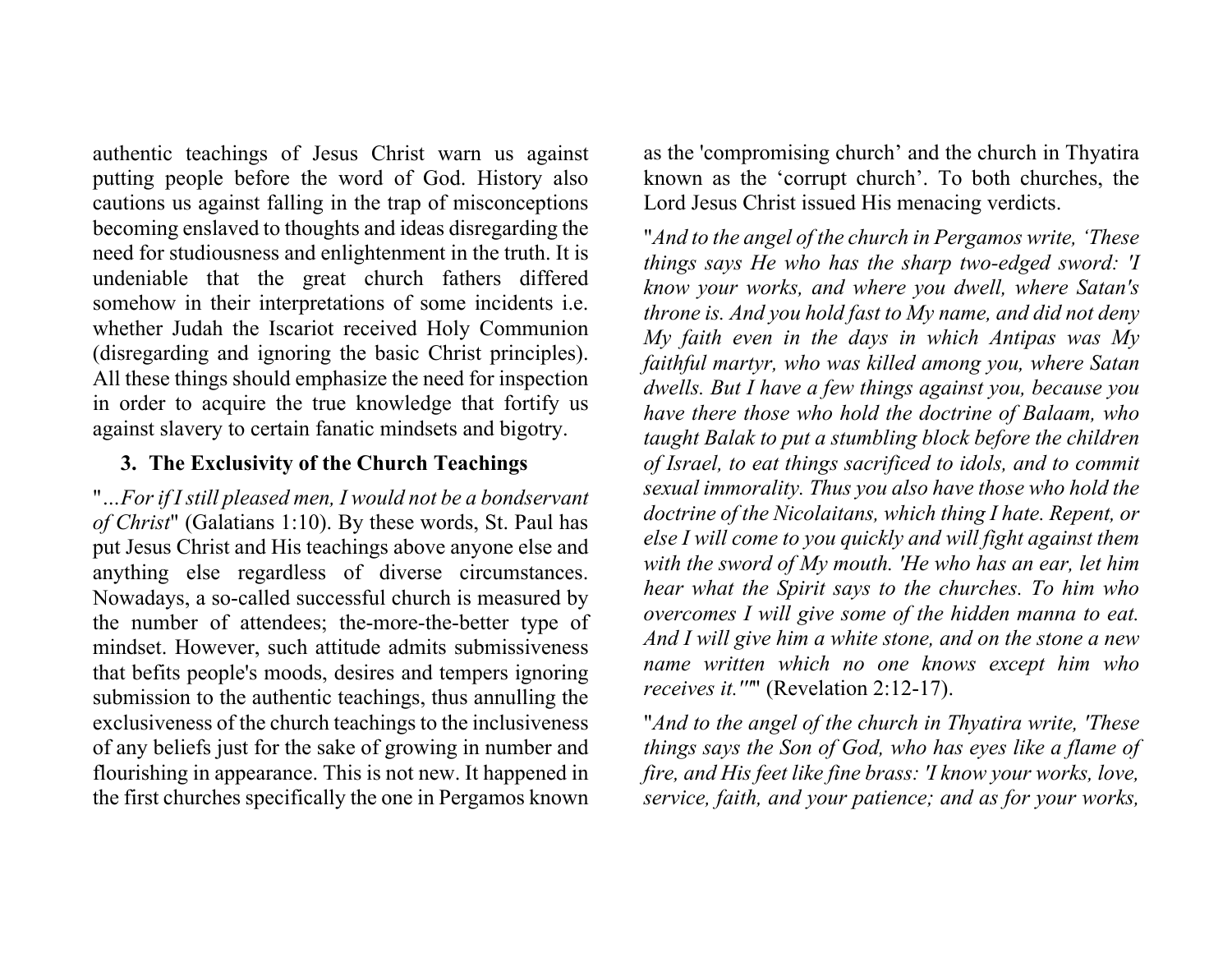*the last are more than the first. Nevertheless I have a few things against you, because you allow that woman Jezebel, who calls herself a prophetess, to teach and seduce My servants to commit sexual immorality and eat things sacrificed to idols. And I gave her time to repent of her sexual immorality, and she did not repent. Indeed I will cast her into a sickbed, and those who commit adultery with her into great tribulation, unless they repent of their deeds. I will kill her children with death, and all the churches shall know that I am He who searches the minds and hearts. And I will give to each one of you according to your works. 'Now to you I say, and to the rest in Thyatira, as many as do not have this doctrine, who have not known the depths of Satan, as they say, I will put on you no other burden. But hold fast what you have till I come. And he who overcomes, and keeps My works until the end, to him I will give power over the nations—'''*" (Revelation 2:18-26).

Applying these words to our churches would have been a far-fetched idea. However nowadays, this does not seem at all unlikely or unthinkable. Nowadays pleasing the people has become the goal in some of our churches. There are those who do not believe in the Holy Eucharist as the true body and blood of our Lord Jesus Christ. Are they to be equally accepted along with the true believers? What about the homosexuals and those who support their rights? Are they to be welcomed among the congregation just for the sake of making their parents happy and thus adding some more members to the church membership?

Listen to the Lord's words to the church in Sardis.

 "*Remember therefore how you have received and heard; hold fast and repent. Therefore if you will not watch, I will come upon you as a thief, and you will not know what hour I will come upon you. You have a few names even in Sardis who have not defiled their garments; and they shall walk with Me in white, for they are worthy. He who overcomes shall be clothed in white garments, and I will not blot out his name from the Book of Life; but I will confess his name before My Father and before His angels. 'He who has an ear, let him hear what the Spirit says to the churches.'*" (Revelation 3:3-6).

The root of the problem lies in the fact that church members are treated as customers. Consequently any customer has the right to be pleased in order to remain as a regular customer. This approach is feasible if the church is a business. However, this is not the case because the Church is " *the pillar and ground of the truth*" (1 Timothy 3:15). As St. Paul has written to Timothy, "*These things I write to you, though I hope to come to you shortly; but if I am delayed, I write so that you may know how you ought to conduct yourself in the house of God, which is*